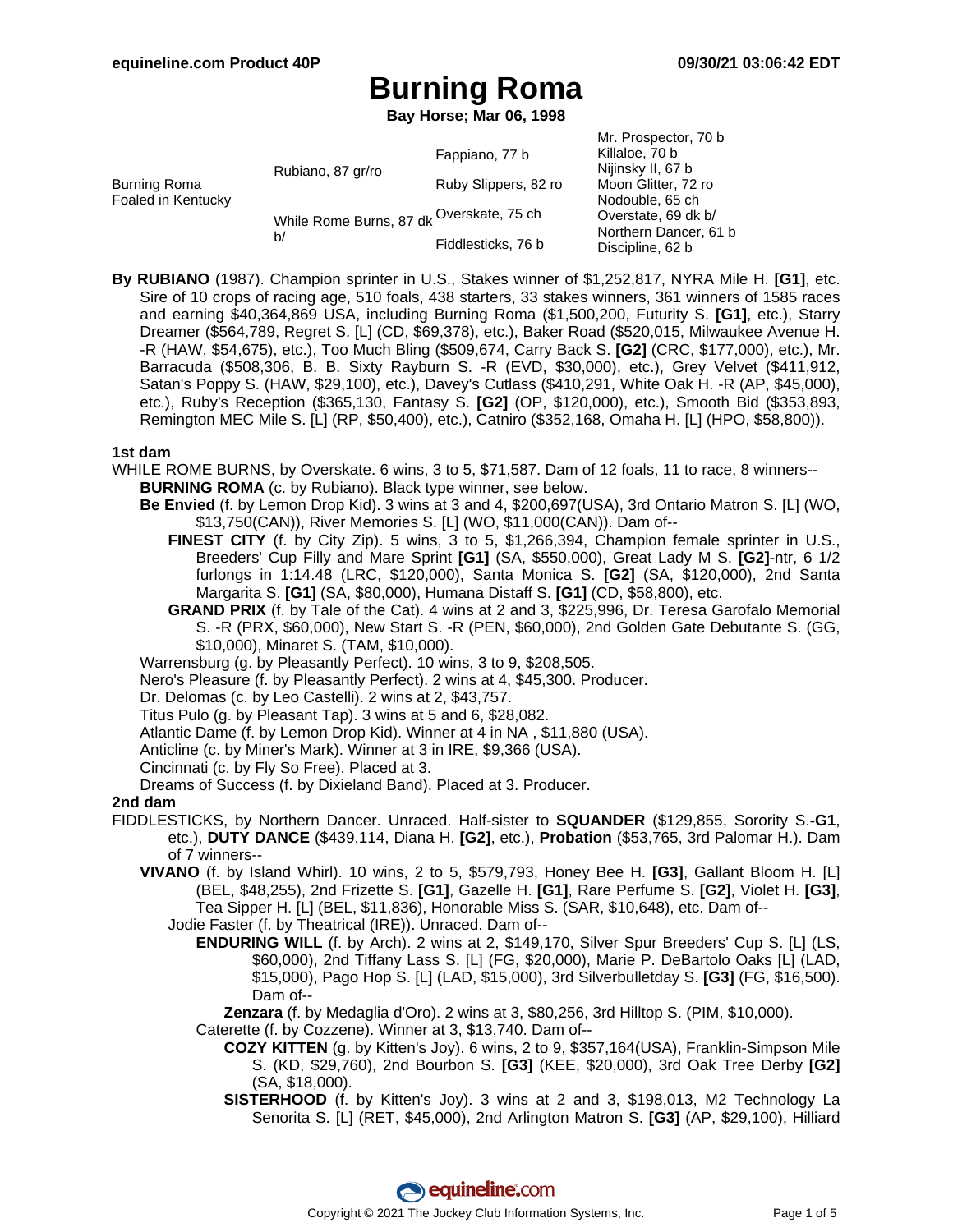### **Bay Horse; Mar 06, 1998**

Lyons Doubledogdare S. **[G3]** (KEE, \$20,000).

- **Becky's Kitten** (g. by Kitten's Joy). 20 wins, 2 to 11, \$478,668(USA), 2nd Summer S. **[G3]** (WO, \$60,000(CAN)).
- My Vincero (f. by Theatrical (IRE)). Unplaced. Dam of--
	- So Beautiful (f. by Arch). Unraced. Dam of--
		- **MCKENZIE HONEY** (f. by Parading). 9 wins, 2 to 7, 2021, \$190,505, ATBA Spring Sales S. -R (TUP, \$26,560), 3rd Permian Basin S. (ZIA, \$5,000).
- **Nada Bid** (f. by Spectacular Bid). 4 wins, 2 to 4, \$92,945, 2nd Iroquois S. [LR] (AQU, \$18,942), 3rd Schenectady H. [LR] (AQU, \$10,188). Dam of--
	- Eishin Buibui (JPN) (f. by Sunday Silence). Winner at 2 in JPN, \$79,201 (USA). Dam of--
		- **=A Shin Goongoon (JPN)** (c. by =Jungle Pocket (JPN)). 4 wins, 2 to 4 in JPN, \$985,986 (USA), 2nd Kyoto Nisai S. [LR].
- While Rome Burns (f. by Overskate). See above.
- Tweedling (f. by Sir Ivor). Winner in 2 starts at 3, \$11,400. Dam of--
	- **Chine (GB)** (f. by \$Inchinor (GB)). 3 wins, 3 to 5 in FR and NA , \$127,370 (USA), 3rd Prix Penelope **[G3]**, Prix de Royaumont **[G3]**. Producer.
- Fiddlefinder (c. by Buckfinder). 22 wins, 4 to 11, \$83,815.
- Aleyeska (g. by Gilded Time). Winner at 3 and 4, \$25,956.
- Hyfits (g. by Lemhi Gold). 3 wins at 2 and 3, \$22,988.
- English Humour (f. by Conquistador Cielo). Unraced. Dam of--
	- **=TOKAI PULSAR (JPN)** (c. by =Tokai Teio (JPN)). 6 wins, 2 to 6 in JPN, \$1,934,252 (USA), Aichi Hai [LR], 2nd Asahi Challenge Cup [LR], 3rd Kyoto Kinen [LR].
	- =Miss Easter (JPN) (f. by Warning (GB)). Winner at 2 in JPN, \$55,446 (USA). Dam of--
		- **=MARUBUTSU EASTER (JPN)** (c. by =Sakura Bakushin O (JPN)). 3 wins at 2 and 3 in JPN, \$820,211 (USA), Kokura Nisai S. [LR], 2nd Chunichi Sports Sho Falcon S. [LR], 3rd Ibis Summer Dash **[G3]**.

### **3rd dam**

- **DISCIPLINE**, by \*Princequillo. 10 wins, 2 to 4, \$158,511, Molly Pitcher H., Test S., Demoiselle S., 3rd Delaware H., Alabama S., Gazelle H., Selima S., Gardenia S. Half-sister to **IN HOT PURSUIT** (\$44,799, Fashion S.**-G3**, etc.), **FULL OF HOPE** (\$146,892, Pinafore H., etc.), **DISCIPLINARIAN** (\$138,498, Swaps H., etc., sire), **Bold Example** (\$42,131, 2nd Polly Drummond S., etc.), **Bold Sultan** (\$19,593, 3rd Sapling S., sire). Dam of 5 winners--
	- **DUTY DANCE** (f. by Nijinsky II). 7 wins at 3 and 4, \$439,114, Diana H. **[G2]**, Beaugay H. **[G3]**, Martha Washington H. [L], 2nd Man O' War S. **[G1]**, Long Island H. **[G2]**, Frillery S. [L], Hialeah Breeders' Cup H. (HIA, \$33,912), My Charmer H. [O], etc. Dam of--
		- **PARTY MANNERS** (c. by Private Account). 6 wins in 10 starts at 3 and 4, \$227,640, Widener H. **[G3]**. Sire.
		- **Errant Escort** (c. by Devil's Bag). 4 wins, 2 to 5 in NA and KSA, \$178,601 (USA), 3rd Virginia Derby [L] (CNL, \$27,500).
		- Procession (f. by Private Terms). Winner at 3, \$39,160. Dam of--
			- **PROCEED BEE** (g. by Bernstein). 20 wins, 2 to 9, \$808,386, Hawthorne Derby **[G3]** (HAW, \$114,000), John Battaglia Memorial S. [L] (TP, \$60,760), Prairie Meadows H. [L] (PRM, \$60,000), Grand Canyon H. (CD, \$35,794), Honor Glide S. (AP, \$31,440), etc.
			- **Processor's Turf** (c. by Sky Mesa). 3 wins at 3 and 6, \$125,911, 3rd Smile Sprint H. **[G2]** (CRC, \$34,650), Ponche H. (CRC, \$6,600).
		- Rapping (f. by Mr. Prospector). Winner at 3, \$26,740. Dam of--
			- **Cromwell** (c. by A.P. Indy). 4 wins at 3 and 4, \$137,283, 3rd Rushaway S. [L] (TP, \$7,500). Sire.
			- Tourist Trap (f. by Sightseeing). Winner at 4, \$9,229. Dam of--
				- **Taylor's Tourist** (f. by Midshipman). Winner at 2, placed at 3, 2021, \$107,598, 2nd Untapable S. (KD, \$76,000).
			- Guess the Dance (f. by Austin Powers (IRE)). Unraced. Dam of--
				- **Dothat Dance** (g. by Louis Quatorze). 4 wins, 3 to 6, placed at 8, 2021, \$261,103, 2nd Maryland Million Classic S. -R (LRL, \$30,000), 3rd Find S. -R (LRL, \$7,500).
		- Fair Settlement (f. by Easy Goer). Unraced. Dam of--
			- **Mustang Jock** (c. by Wild Again). 8 wins, 2 to 5, \$157,769, 2nd Count Fleet S. [L] (AQU, \$16,270). Sire.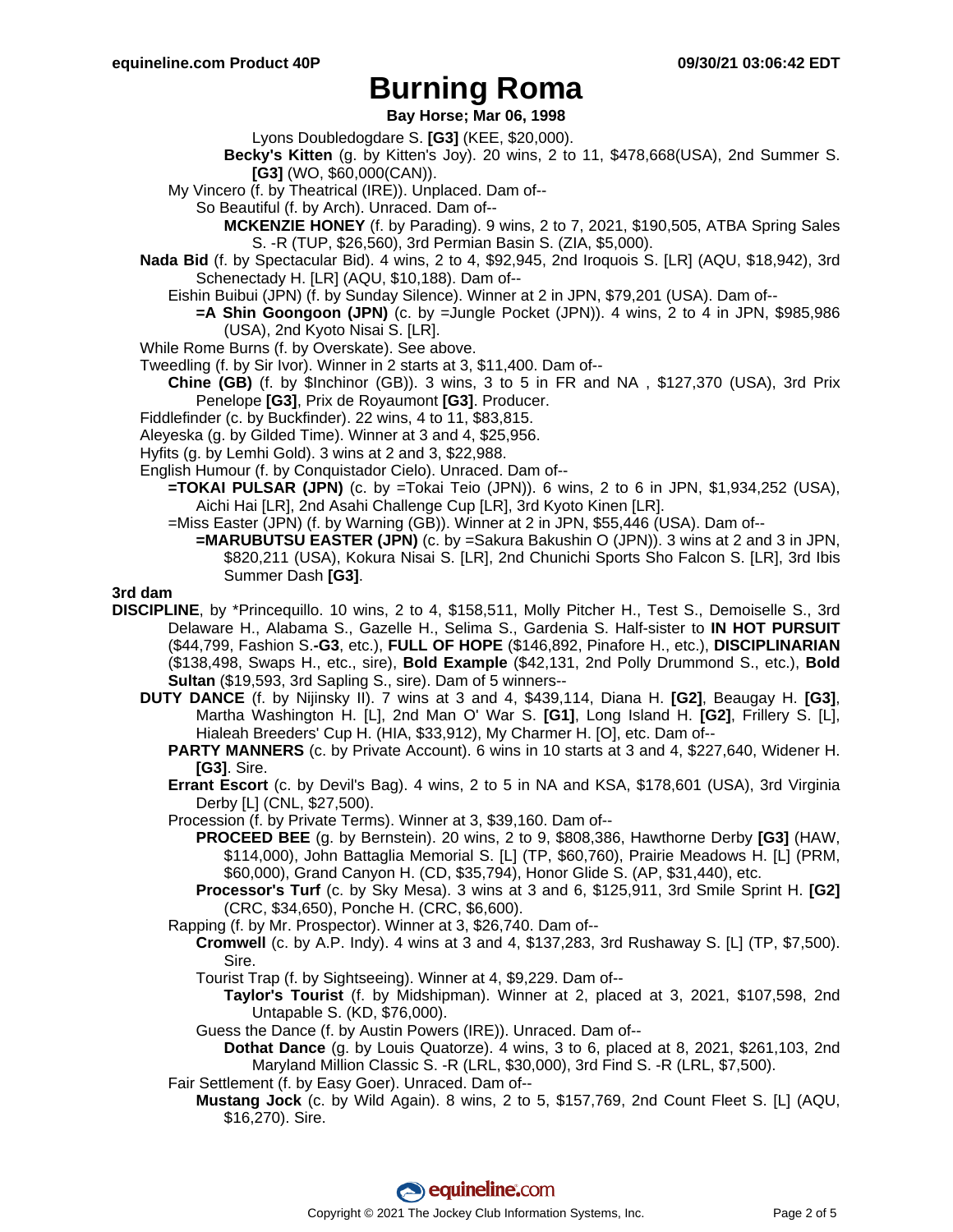**Bay Horse; Mar 06, 1998**

Capsacin (f. by Hennessy). Winner at 3, \$9,666. Dam of--

- **=Catedratico Prince (ARG)** (c. by =Strategic Prince (GB)). 5 wins, 3 to 5 in ARG, \$40,328 (USA), 2nd Prensa Hipica [L].
- Bugaloo (f. by Forty Niner). Unraced. Dam of--
	- **Jeeves** (g. by Capote). 5 wins at 3 and 7, \$126,199, 3rd Rutgers S. [L] (MED, \$8,250).

Villard (f. by Pleasant Tap). Unraced. Dam of--

- **VILLAGE KING (ARG)** (c. by Campanologist). 8 wins, 3 to 6 in ARG and NA , \$488,471 (USA), Jockey Club **[G1]**, 25 de Mayo - Copa Dr. Enrique Olivera **[G1]**, Miguel Alfredo Martinez de Hoz **[G1]**, Ensayo **[G3]**, Porteno **[G3]**, etc.
- **=View On the Top (ARG)** (c. by Seattle Fitz (ARG)). 6 wins at 3 and 5 in ARG, \$45,284 (USA), 2nd Asociacion Bonaerense de Propietarios de Caballos de Carrera **[G3]**, Latency [L], 3rd Onesto Puente [L].
- **SQUANDER** (f. by Buckpasser). 3 wins at 2, \$129,855, Sorority S.**-G1**, Astoria S., 2nd Las Flores H. Dam of--
	- **ALL GONE** (c. by Fappiano). 8 wins, 3 to 5, \$247,716, Elkwood S. (MTH, \$24,000), 2nd Cornhusker H. **[G3]**, Blue Skies H. (LAD, \$7,000), 3rd Essex H. **[G3]**, Louisiana H. (FG, \$4,743), etc. Sire.
	- **SERIOUS SPENDER** (c. by Seattle Slew). 5 wins at 3, \$220,222, Gallant Fox H. **[G3]**, Discovery H. **[G3]**, 3rd Pegasus H. **[G2]**. Sire.
	- **RUSSIAN ROUBLES** (c. by Nijinsky II). Winner at 2 and 3 in ENG, \$54,757 (USA), Houghton S., 2nd King Edward VII S.**-G2**, 3rd Gordon S.**-G3**. Sire.
	- **Lost Opportunity** (c. by Mr. Prospector). 4 wins at 3 and 4, \$145,910, 3rd Stuyvesant H. **[G3]**, Queens County H. **[G3]**, Aqueduct H. **[G3]**. Sire.
	- What Is Next (f. by Devil's Bag). Winner at 3, \$41,975. Dam of--
		- **Shetan** (g. by Johar). 5 wins, 3 to 6, \$189,481, 2nd Alphabet Soup H. -R (PRX, \$15,000).

Greenberg (f. by Royal Academy). 3 wins, 2 to 4, \$66,320. Dam of--

**Double Berg** (f. by Scat Daddy). 11 wins, 3 to 7, \$247,349, 2nd Clasico Prensa Hipica S. [L].

- Broken Embrace (f. by Maria's Mon). Winner in 2 starts at 3, \$16,750. Dam of--
	- **Betcha** (f. by Sangaree). 6 wins, 2 to 4, 2021, \$159,658, 2nd Indiana Stallion S. -R (IND, \$19,931).
- Leveraged Buyout (f. by Spectacular Bid). Unraced. Dam of--
	- **ROSA ETERNA** (f. by Eternal Prince). 7 wins at 3 and 4 in PER, Premio Hipodromo de Santa Beatriz **[G3]**, Premio Propina [L], 2nd Premio Augusto N. Wiese [L], Premio Republica de Argentina [L]. Producer.
	- Love Tunnel (f. by Mining). Winner at 2 and 3, \$59,580. Dam of--
		- **Fearless Vision** (c. by Vision and Verse). 5 wins at 3 and 4, \$248,090, 2nd Challenger S. (TAM, \$10,000), 3rd Peter Pan S. **[G2]** (BEL, \$20,000). Sire.
		- **Divine Angel** (f. by Matty G). Winner at 2, \$49,650, 3rd Sorority S. **[G3]**.

Key Buy (f. by Valid Appeal). Placed in 2 starts at 3. Dam of--

**VAL'S PRINCE** (g. by Eternal Prince). 13 wins, 2 to 7 in NA and HK , \$2,118,785 (USA), Turf Classic Invitational S. **[G1]** twice, Man o' War S. **[G1]**, Hong Kong International Cup **[G2]**, 2nd Man o' War S. **[G1]**, Sword Dancer Invitational H. **[G1]** twice, etc.

Extravagant Woman (f. by Alydar). Unraced. Dam of--

- **WITH DISTINCTION** (c. by Storm Cat). 6 wins, 3 to 5, \$447,717, El Conejo H. **[G3]** (SA, \$67,260), 2nd San Antonio H. **[G2]** (SA, \$50,000), Churchill Downs H. **[G2]** (CD, \$43,510), Maryland Breeders' Cup H. **[G3]** (PIM, \$40,000), Bet On Sunshine H. (CD, \$14,180), etc. Sire.
- **LIVING VICARIOUSLY** (c. by Time for a Change). 5 wins, 2 to 4, \$356,846, Brooklyn H. **[G2]**, 2nd Breeders' Futurity **[G2]**, 3rd Discovery H. **[G3]**.
- **Resort** (f. by Pleasant Colony). 4 wins at 2 and 3, \$247,730, 2nd Coaching Club American Oaks **[G1]**, Turnback the Alarm H. **[G3]**, 3rd Gazelle H. **[G1]**, Monmouth Beach S. [L] (MTH, \$5,500). Dam of--
	- **SIGHTSEEING** (c. by Pulpit). Winner at 2 and 3, \$508,401, Peter Pan S. **[G2]** (BEL, \$120,000), 2nd Wood Memorial S. **[G1]** (AQU, \$150,000), Nashua S. **[G3]** (AQU, \$22,580), 3rd Jim Dandy S. **[G2]** (SAR, \$50,000), Dwyer S. **[G2]** (BEL, \$15,000), etc. Sire.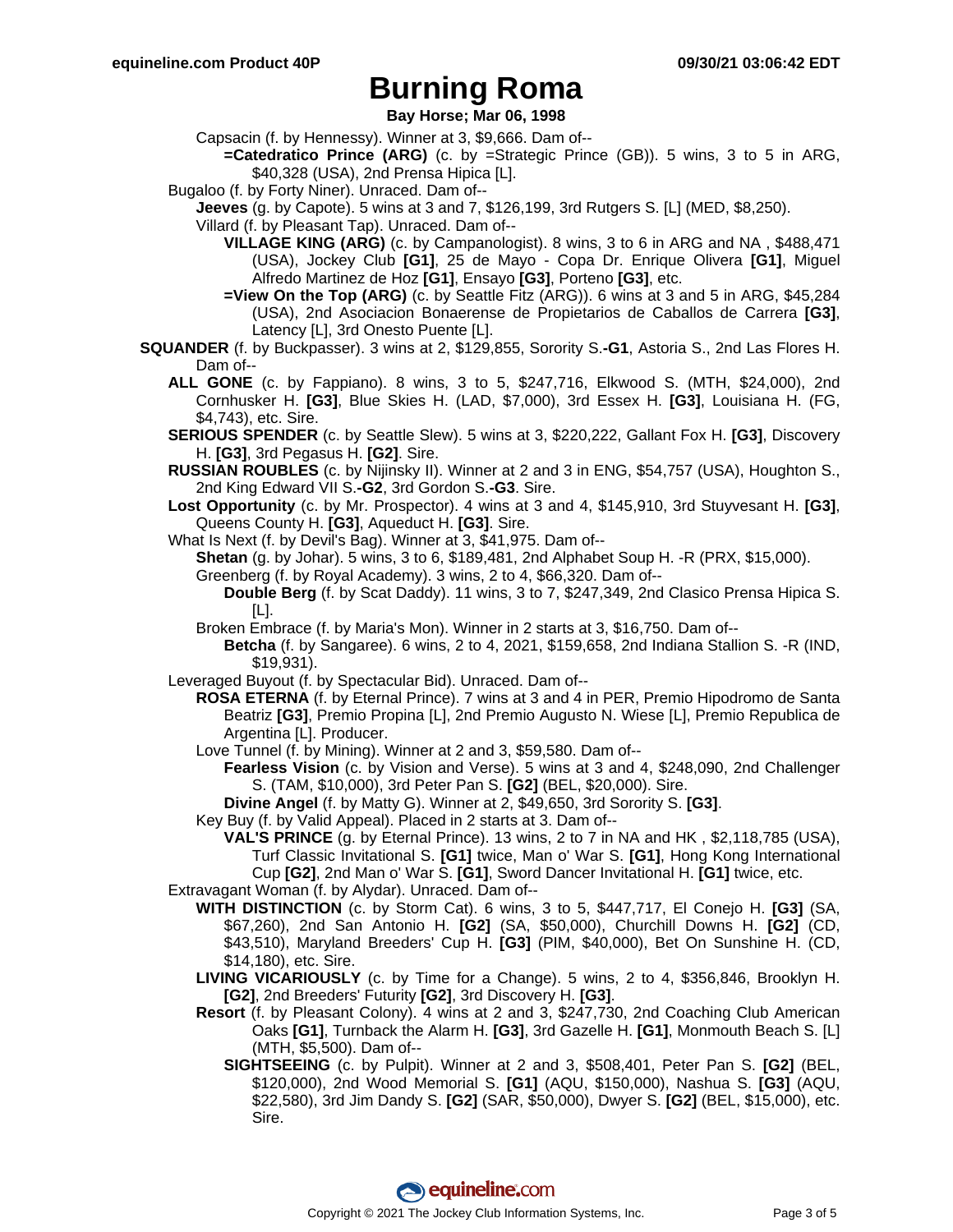**Bay Horse; Mar 06, 1998**

- **Sea Island** (f. by Pulpit). 3 wins at 3, \$341,847, 2nd Gazelle S. **[G1]** (AQU, \$70,000), Allaire DuPont Distaff S. **[G3]** (PIM, \$30,000), Banner Gala S. [L] (BEL, \$17,000), 3rd Shuvee H. **[G3]** (SAR, \$20,000), Parlo S. -R (BEL, \$10,000).
- So Chic (f. by Private Terms). Unraced. Dam of--
- **He's So Chic** (c. by Jump Start). 15 wins, 3 to 9, \$615,358(USA), 2nd Teddy Drone S. [L] (MTH, \$30,000), Fall Highweight H. [L] (AQU, \$22,240), Pelican S. (TAM, \$10,000), 3rd Teddy Drone S. [L] (MTH, \$11,000), Decathlon S. [L] (MTH, \$7,700). Set ntr at Meadowlands, 6 furlongs in 1:07.61. Sire.
- Luxuriously (f. by Danzig). Unplaced in 1 start. Dam of--
- **KNIT ONE PURR TOO** (f. by Tale of the Cat). 3 wins at 2 and 3, \$153,128, Stormy Blues S. (PIM, \$60,000), 3rd Brandywine S. (IND, \$8,158).
- Pound Foolish (f. by Sir Ivor). Unraced. Dam of--
	- **GOODBYE HALO** (f. by Halo). 11 wins, 2 to 4, \$1,706,702, Coaching Club American Oaks **[G1]**, Mother Goose S. **[G1]**, Hollywood Starlet S. **[G1]**, Kentucky Oaks **[G1]**, Demoiselle S. **[G1]**, etc. Dam of--
		- **=KING HALO (JPN)** (c. by Dancing Brave). 6 wins, 2 to 5 in JPN, \$4,347,667 (USA), Takamatsunomiya Kinen [LR], Nakayama Kinen [LR], Tokyo Shimbun Hai S. [LR], Tokyo Sports Hai Sansai S. [LR], 2nd Mile Championship [L], etc. Sire.
	- **RAMPAGING NATIVE** (c. by Raise a Native). 3 wins at 2 and 3, \$35,429, Rushaway H. (TP, \$17,355). Sire.
	- Find Me Foolish (f. by Dayjur). Unraced. Dam of--
	- **=Feeling Great (ARG)** (f. by Sunray Spirit). 9 wins, 2 to 5 in ARG, \$136,338 (USA), 2nd Espana [L], Japan Racing Asociation [L], 3rd Onesto Puente [L].
- Dissipating (f. by Majestic Light). Unraced. Dam of--
	- =High Grade Bio (JPN) (f. by Hector Protector). Unplaced in 2 starts in JPN. Dam of--
		- =Majesty Bio (JPN) (c. by \$Opera House (GB)). 8 wins, 2 to 5 in JPN, \$3,758,723 (USA), Champion steeplechaser twice in Japan.
- **Probation** (f. by Bold Ruler). 6 wins, 3 to 5, \$53,765, 3rd Palomar H. Dam of--
- Destroying Angel (f. by Northern Jove). Unraced. Dam of--
	- **PHARAOH'S HEART** (g. by Persevered). 10 wins, 3 to 6, \$340,470, San Matean H. [L] (BMF, \$27,500), San Matean H. (BMF, \$21,300), 2nd Anderson Ranch H. (BM, \$7,000), Vallejo Day H. (SOL, \$6,000), West Twelve Ranch H. (BM, \$6,000), etc.
	- Shadow in the Wind (f. by Stripper's Zipper). 3 wins in 5 starts at 2 and 3, \$9,615. Dam of-- **MISS PIONEER** (f. by Pioneering). 14 wins, 2 to 6, \$139,552, Clasico Princesa de Oro [LR], 3rd Clasico Dia de la Mujer [L], Clasico Minister Margaret [L].
		- **HARD REIGN** (g. by Ascot Knight). Winner at 2, \$22,082, Woodlands Juvenile S. (WDS, \$15,000).
	- Baroque Dancer (f. by Seattle Dancer). Unplaced in 2 starts. Dam of--
		- **DANCING MISSILE** (c. by Canaveral). 5 wins, 2 to 4, \$205,123, Holiday Cheer S. [L] (TP, \$31,300). Sire.
- Call Me Madam (f. by Bold Ruler). Winner at 3, \$14,640. Dam of--
	- **STUTTERING** (f. by Ack Ack). 3 wins at 3 and 4, \$76,205, Sacramento H., 2nd Sandy Blue Invitational H., 3rd Spectacular Invitational H.-L, Merry Christmas H., Fleet Diver S. Dam of--
		- Stutz Cat (f. by Vigors). 2 wins at 3, \$80,150. Dam of--
			- **Continental Blaze** (c. by Flying Continental). 3 wins at 3 and 4, \$29,128, 3rd Hoofprint on My Heart H. (STP, \$2,500(CAN)).
		- Hurrah Hurrah (f. by Rahy). 3 wins at 2 and 4, \$78,427. Dam of--
			- **Shakeyogroovething** (g. by Dance Brightly). 15 wins, 2 to 12, \$357,103, 2nd Sydney Gendelman Memorial H. -R (RD, \$9,500), 3rd Sydney Gendelman Memorial H. -R (BTP, \$7,500). Set ncr at Belterra Park, 1 1/16 miles in 1:40.58. Set tre at Presque Isle Downs, 2 miles in 3:37.75. Set ntr at Presque Isle Downs, 2 miles in 3:33.11. Set ntr at Presque Isle Downs, 2 miles in 3:30.21.
			- **Holleran** (f. by Vision and Verse). 7 wins, 3 to 5, \$60,926, 3rd Royal North S. -R (BEU, \$5,000).
	- Sunday Best (f. by Halo). Placed at 3 and 4, \$24,113. Dam of--
	- **Queen of Mecca** (f. by Waquoit). 11 wins, 3 to 7, \$163,805, 2nd Adena Springs Matchmaker